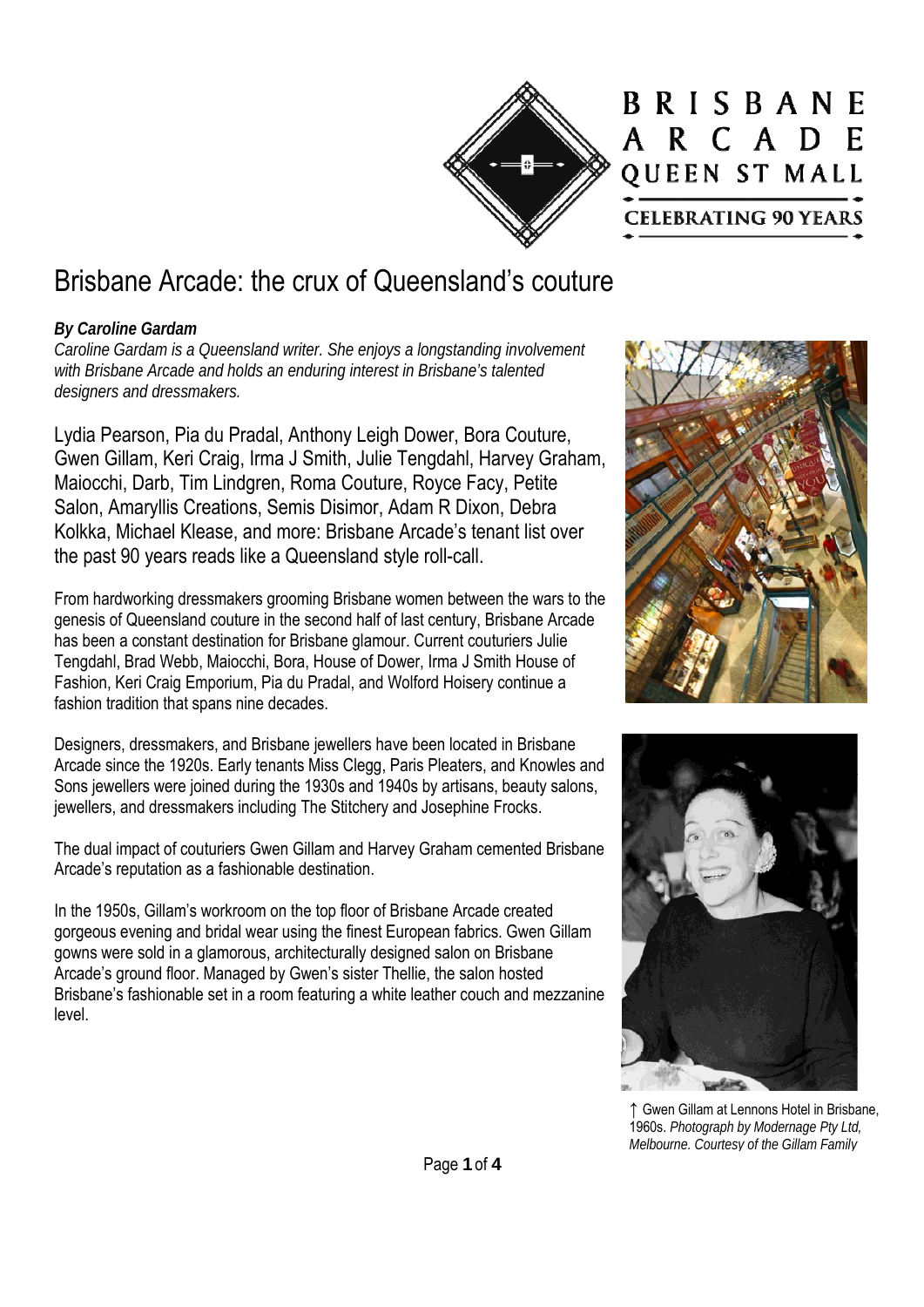#### Brisbane Arcade: the crux of Queensland's couture… *By Caroline Gardam*

Brisbane fashionistas of a certain generation remember Harvey Graham as a dapper, rakish figure whose 2-door BMW coupe (possibly the only one in Queensland in the 1960s!) accompanied the leading models of the day – dressed in Harvey Graham couture – in the glamorous 'Concours d'Elegance' shows of the 1960s and 1970s. Harvey Graham opened a Brisbane Arcade salon in 1963, and it remained a favourite of Queensland's style set for nearly 20 years. His attention-to-detail is renowned to this day.

The 1970s saw other retailers introduce international flavours to Brisbane fashion, such as Mrs Vasta, a stylish Polish proprietor whose store stocked the exclusive "Mondi" collection.

Such glamour must have been in stark contrast to the owners of the Arcade's doily store, a pair of octogenarian sisters who rankled their neighbours by hand feeding pigeons that gathered outside their store – which was in the middle of the arcade! It is amusing to think of some of the Arcade's VIPs side-stepping flocks of pigeons to visit their favourite salons: VIPs like Miss Queensland, Gay Walker, who wore a blue Gwen Gillam gown when she contested the Miss Australia titles in 1972.





↑ Harvey Graham Couture, where Tengdahl Australia is today located in Brisbane Arcade



↑ Jennifer Hawkins being crowned Miss Universe in the famous Bora evening gown in 2004

Oh yes, we love our award ladies in Brisbane Arcade. By the time Jennifer Hawkins was crowned Miss Universe in 2004, those pigeons were a distant memory. Jennifer, famously, was wearing a gown created for her by Brisbane Arcade designer Bora. Bora's store remains in the same arcade location, in the exact spot where a young Keri Craig opened her first store in the late 1970s.

During the 1980s, Keri Craig moved to her glamorous downstairs emporium, taking over a space that had morphed from bomb shelter to iconic art gallery to tea room and, in the 1960s, hosted Brad Garrett's Bistro, a space fondly remembered by many. The Bistro was in demand as a venue for upmarket private parties.

Celebrated Brisbane jeweller Barbara Heath's store, Happy Hardcore, could be found on the arcade's balcony level during the 1980s. Designer jewellers are integral to the Arcade's identity. Robert White, who bought original arcade tenant Knowles and Sons in 1974, remains on the ground floor of Brisbane Arcade today. Stones, another arcade institution, began in 1988, which means jeweller John Stone and his son Paul have been keeping Queensland's style mavens in divine diamonds for 25 years. John Stone Jr, a qualified designer jeweller also has a presence on Brisbane Arcade's balcony level.

Key Queensland businesses have links to Brisbane Arcade: Mr Delahunty's chemist on the ground floor is remembered by many. Frank Nixon's souvenir shop on the ground floor, for many years, sold quality pieces: Frank would visit far-flung Aboriginal communities to source original artwork. Larger retail chains joined the arcade's tenant mix during in the later half of the 20th century: Sportsgirl fronted Queen Street, and Kentucky Fried Chicken spent some time as a (rather incongruous)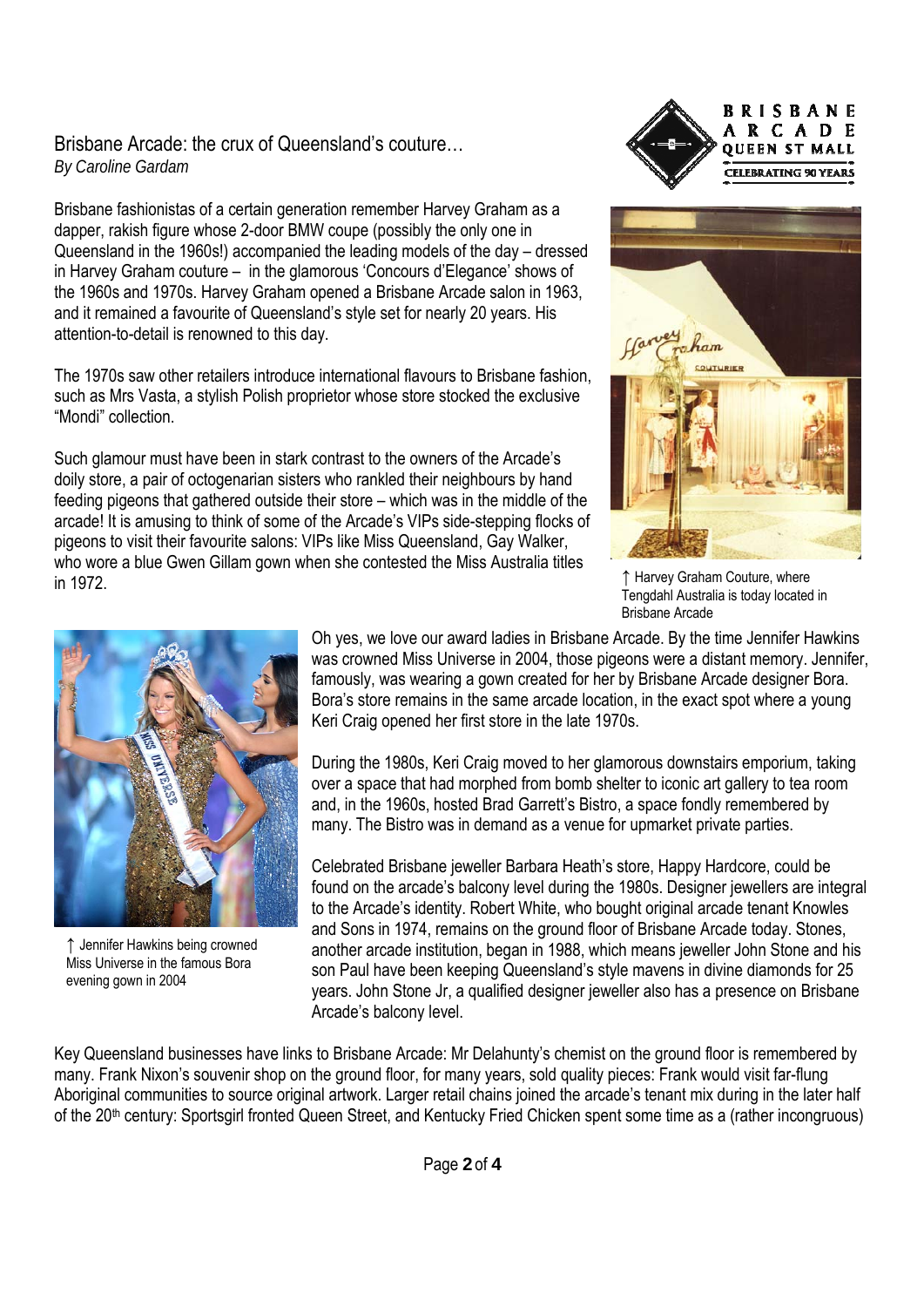#### Brisbane Arcade: the crux of Queensland's couture… *By Caroline Gardam*

downstairs tenant. But the fashion strength remained in the arcade's individuals: designers like Royce Facy, who opened in 1981 and remained in the arcade until 1997, consistently delivered quality design.

Lydia Pearson's first retail store was in Brisbane Arcade, prior to joining Pamela Easton to create Easton Pearson. Lydia Pearson stocked Bow and Arrow, the designer duo's first label (pre Easton Pearson).

The 1980s and 1990s saw the next generation of Brisbane designers: Tim Lindgren, Sam Argyrou's label Semis Disimor, Adam R Dixon, Baa Baa Black Sheep and Debra Kolkka, Irma J Smith, and Michael Klease joined Keri Craig to lead Brisbane fashion into the future. Then the Dowers arrived: Anthony Leigh Dower, in the early 1990s Brisbane's fashion whiz-kid, and his sister Leanne Dower. Their mother, Carolyn Dower, still manages House of Dower on the ground floor of Brisbane Arcade.



↑ Daniel Lightfoot, Anthony Leigh Downer and Keri-Craig @ RAQs

Queensland's RAQ Awards were known in the 1980s and 1990s as "fashion's night of nights". The





↑ Model Sharen Kenny wearing Royce Facy

Retailers Association of Queensland (now known as the National Retailers Association) hosted this glammest of galas for over two decades beginning in 1981. Brisbane Arcade designers dominated the field from the outset. Two of the three members of the RAQ's Hall of Fame, Keri Craig-Lee and Anthony Dower, still call Brisbane Arcade home.

Other RAQ award winners from the Brisbane Arcade stable include Michael Klease, Roma Couture, Julie Tengdahl, Bora, Adam R Dixon, Royce Facy, Tim Lindgren, Irma J Smith, Amaryllis Creations, Leanne Dower, and Kristin Kavanagh.

Arcade stalwart Irma J Smith opened the Irma J Smith House of Fashion in 1994. Irma's daughters Marabeth and Bronwyn continue their mother's tradition, creating racewear and evening gowns for discerning clients in quality European fabrics. Their established clients would visit for a complete ensemble: an outfit with fabric to cover shoes, and a matching hat from one of the arcade's milliners, such as Suellen Bambrick.

As we sailed towards a new millennium, Julie Tengdahl had kept busy buying out her business partner's share of the label Principles, launching Tengdahl Australia in 1997. Her flagship store has been in Brisbane Arcade ever since, from a Gallery salon to today's Ground



↑ A spectacular Irma J Smith evening gown shown at Concours d'Elegance – the Gold Coast's Fashion Night of Nights during the 60s and 70s

Page **3** of **4**